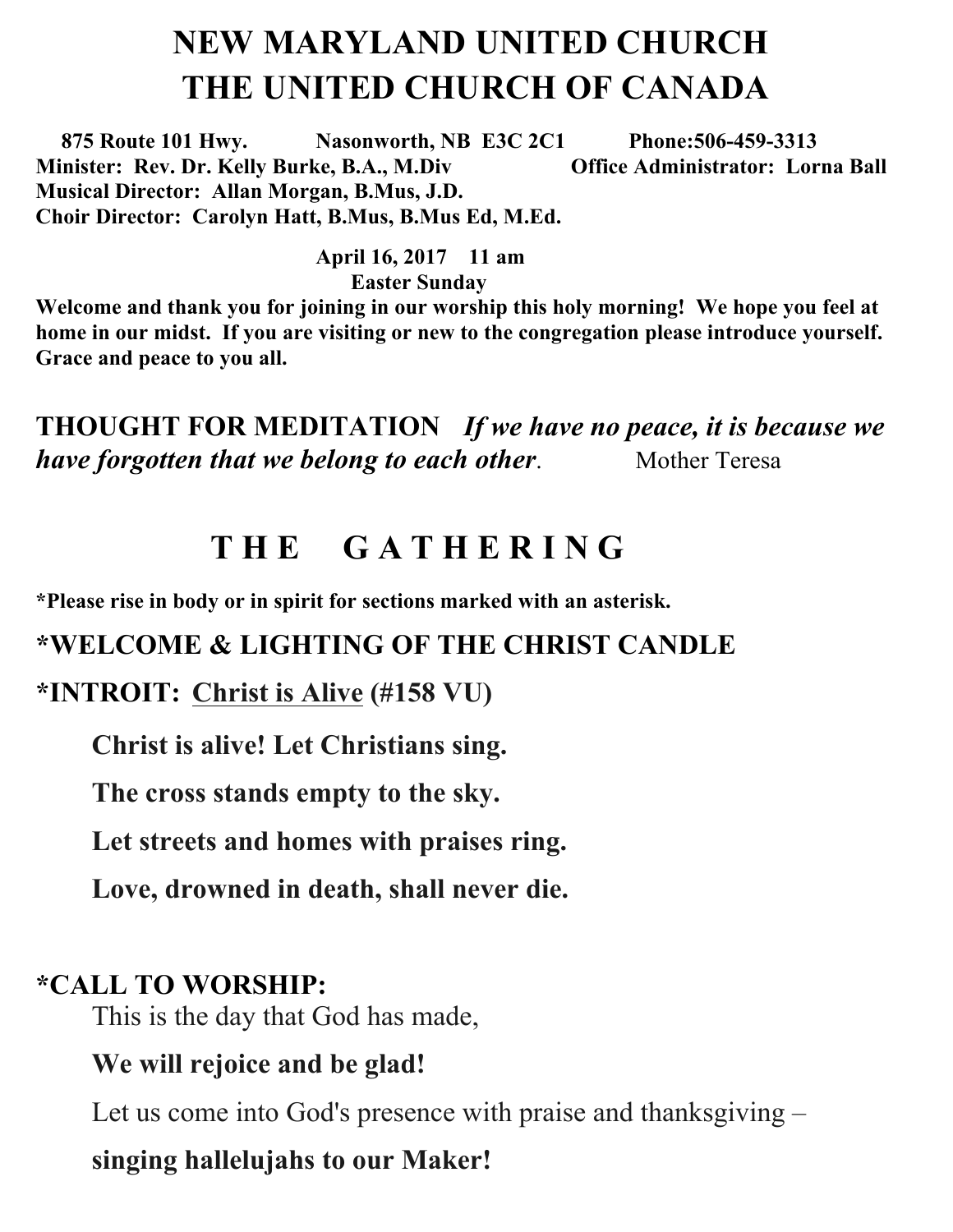### **HYMN #155 VU Jesus Christ is Risen Today**

**OPENING PRAYER (All) Wondrous God, you reach out with compassion and protect us tenderly. In deep gratitude, we offer this prayer. Your gentle love sustains and nurtures us, enabling us to support others. May we listen attentively, care responsively, and guide wisely. Help us to be faithful followers of Jesus Christ. Amen.**

## **HYMN #8 MV And On This Path A TIME WITH THE CHILDREN HYMN #8 MV And On This Path**

# **PRAYER OF CONFESSION** Let us pray:

#### **God, be my shepherd,**

teach me to be content,

#### **give me rest in the freshness of creation,**

and teach me the ways of righteousness.

#### **When I choose the shadowed way,**

lead me away from evil.

#### **When I do not recognize your abundance in my life,**

bring me back to your table of grace. Sit me down.

Fill me up. Restore my soul.

#### **Then surely, my cup of abundance will overflow.**

Goodness and mercy shall follow me all the days of my life **and I will be yours forever.** 

May it be so!

#### **Amen.**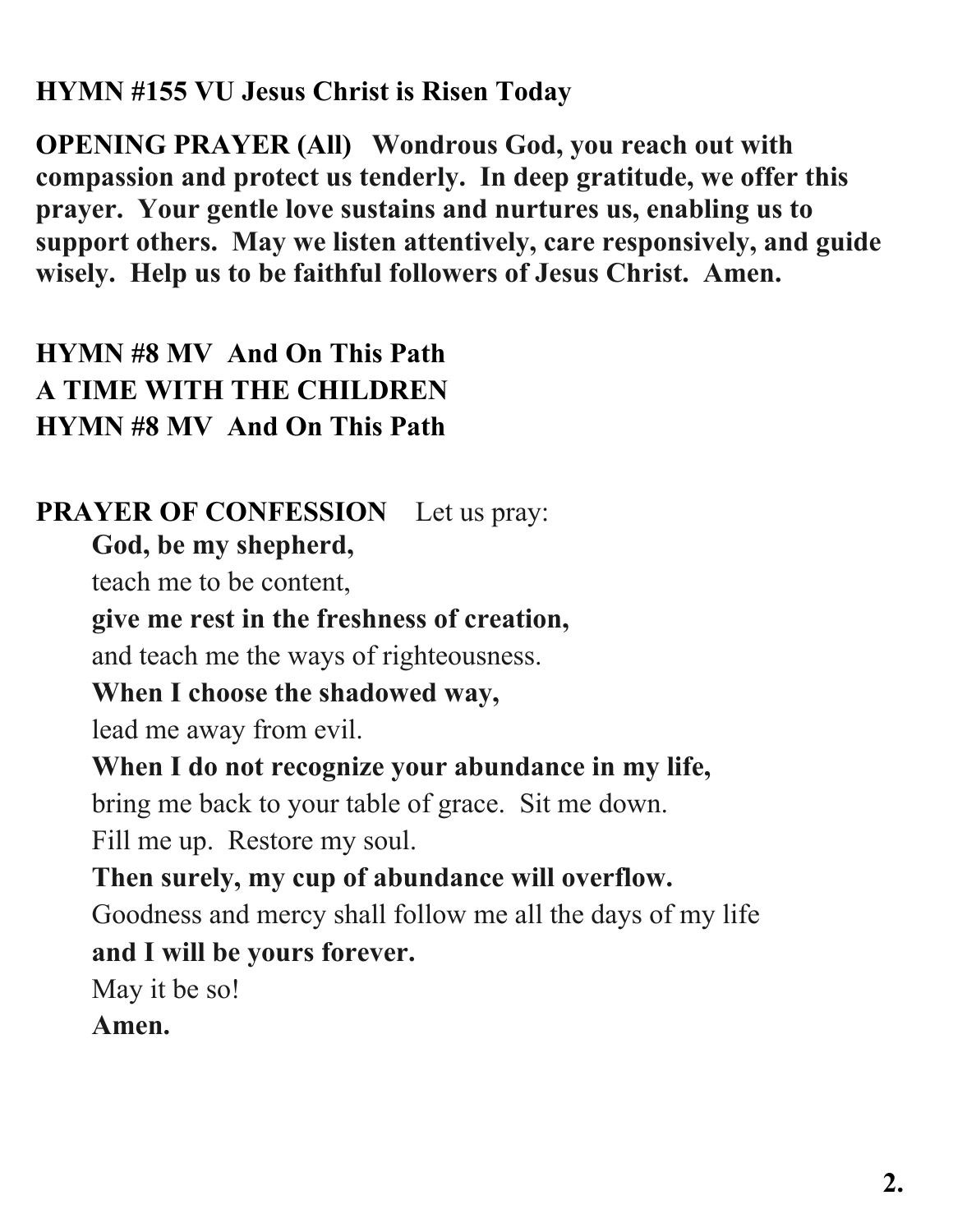## **T H E W O R D O F G O D**

**SCRIPTURE: John 20: 1-18 Psalm 118 Parts 1-3 VU 837** 

**HYMN SING** 

**ANTHEM** *"Crown Him with Many Crowns"* **arr. J. Holstein** 

**HYMN # 164 VU The Day of Resurrection** 

# **T H E R E S P O N S E**

#### **ANNOUNCEMENTS**

#### **MINUTE FOR MISSION**

**OFFERING & OFFERTORY Deep in Our Hearts 154 MV**

Deep in our hearts there is a common purpose; deep in our hearts there is a common goal; deep in our hearts there is a sacred message, justice and peace in harmony.

#### **OFFERTORY PRAYER**

**We believe that everything shall be made new again.**

**We believe that your kingdom will come.**

**We believe that you are not waiting**

**but that your great work has begun.**

**Let our offerings, our generosity,**

**and our commitment**

**be a part of the remaking of your world**

**in your image. Amen.**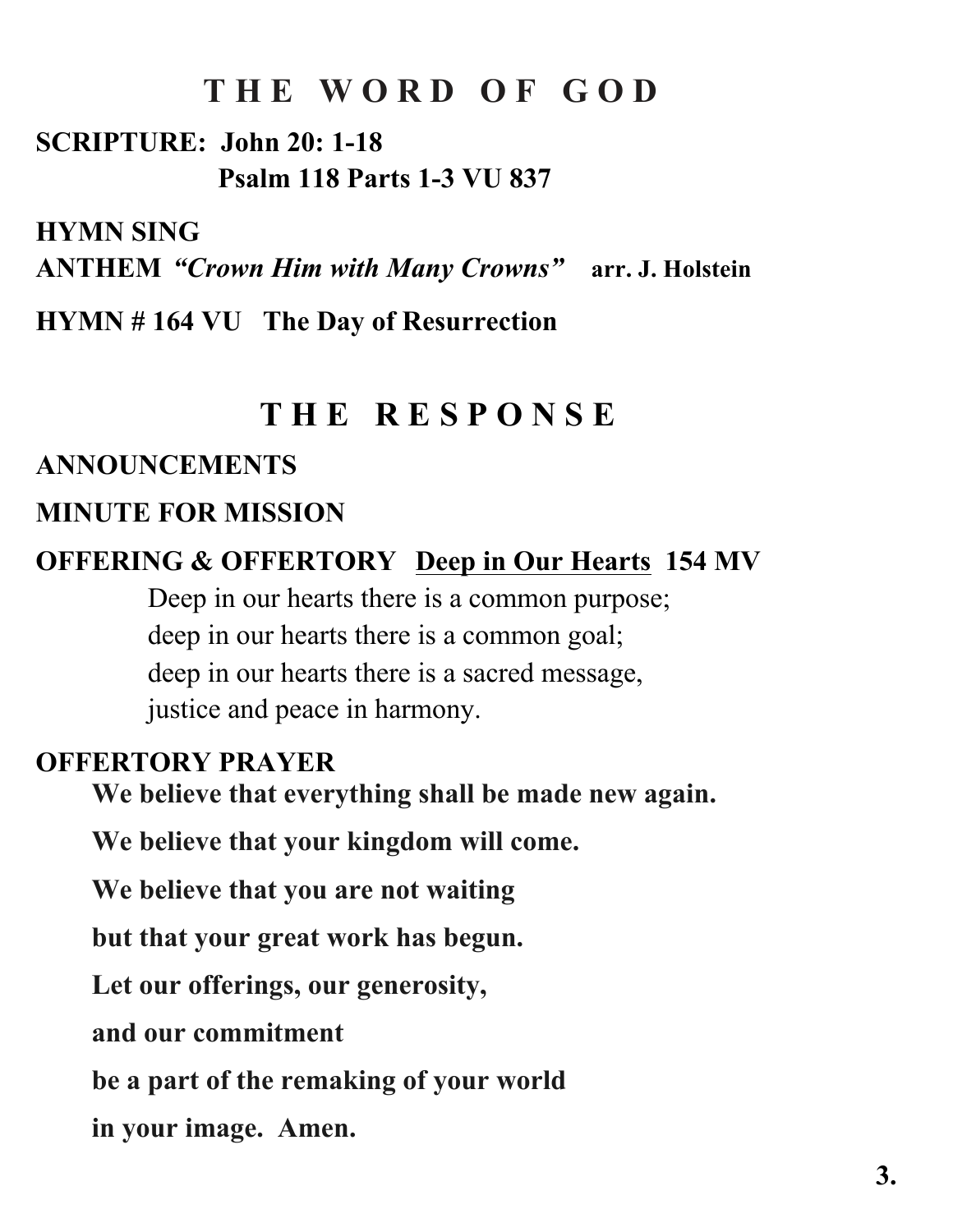# **PRAYERS OF THE PEOPLE Our Father who art in heaven, Hallowed be thy name. Thy kingdom come, Thy will be done, On earth as it is in heaven. Give us this day our daily bread, And forgive us our trespasses, As we forgive those who trespass against us. And lead us not into temptation, But deliver us from evil, For thine is the kingdom, the power and the glory, For ever and ever. Amen.**

#### **\*HYMN #179 VU Hallelujah, Hallelujah, Give Thanks**

#### **COMMISSIONING:**

Go, with the Easter joy deep within your hearts. **Thanks be to God!** Go, with the Easter songs singing on your lips. **Thanks be to God!** Go, with the hopeful message of Easter clear in your minds. **Thanks be to God!** Go, certain that in time and beyond time, God's love is with you and will never leave you. **Thanks be to God!**

#### **\*CHORAL BLESSING: Go, Make a Diff'rence (209 MV)**

**Go make a diff'rence. We can make a diff'rence. Go make a diff'rence in the world. Go make a diff'rence. We can make a diff'rence. Go make a diff'rence in the world. 4.**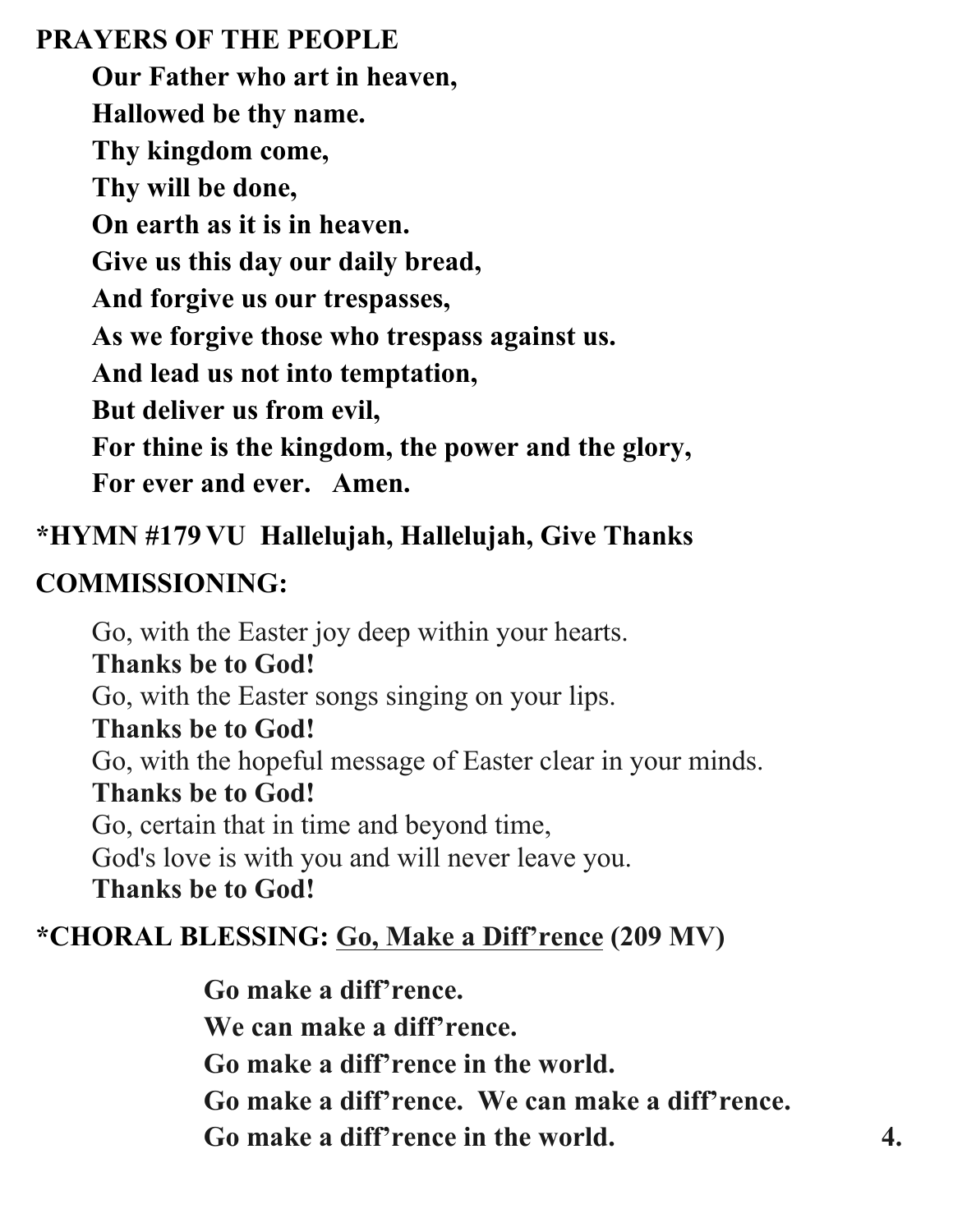# **ANNOUNCEMENTS**

**E-Mail: nmuc@nb.aibn.com Website: www.newmarylandunited.ca**

*If you know of someone in hospital please notify the Church. Please forward items of prayer and celebration to the Minister. For emergencies, you may call Rev. Jane Johnson at 440-9981.*

**Tellers This Week:** Lloyd Penney and Bob Watson **Trustees On Duty (Apr):** Lloyd Penney and Jim Merrill

**LOOKING AHEAD: Wed., Apr. 19th - 1:00 pm - Quilters - 7:00 pm - U.C.W. Meeting (see below) Sun., Apr. 23rd - 11:00 am - Worship Service – Earth Day (see below)**

**U.C.W.** will meet on **Wed, April 19th** at **7 p.m.** in the home of Janet Merrill **(63 Daniel Dr.).** For more info, please contact Dorothy at 457-9795.

**GREEN TIP:** As of **March 30th,** NB has opened electronic recycling depots around the province. In Fredericton they are:

**the Northside Redemption Centre, 213 MacFarlane St.; the Southside Redemption Centre, 70 Timothy Dr, Hanwell; Best Metals, 320 Wilsey Rd.; and TRI-**R **Redemption, 16 Lewis St., Oromocto** 

They accept the following ( $\&$  more ): computers (desktop  $\&$  portable), printers, VCR's, DVD's, audio systems, TV's, both cellular & noncellular phones. For more info & a full list visit EPRA.ca **Note: Next Sunday, April 23rd is Earth Day. Come and look at the display the Green Committee has prepared for this special day.**

**NOTE: If you would like to send a card to Rev. Kelly during her time away, her mailing address is Rev. Kelly Burke, 100 Berkley Drive, New Maryland, NB E3C 1C3 5.**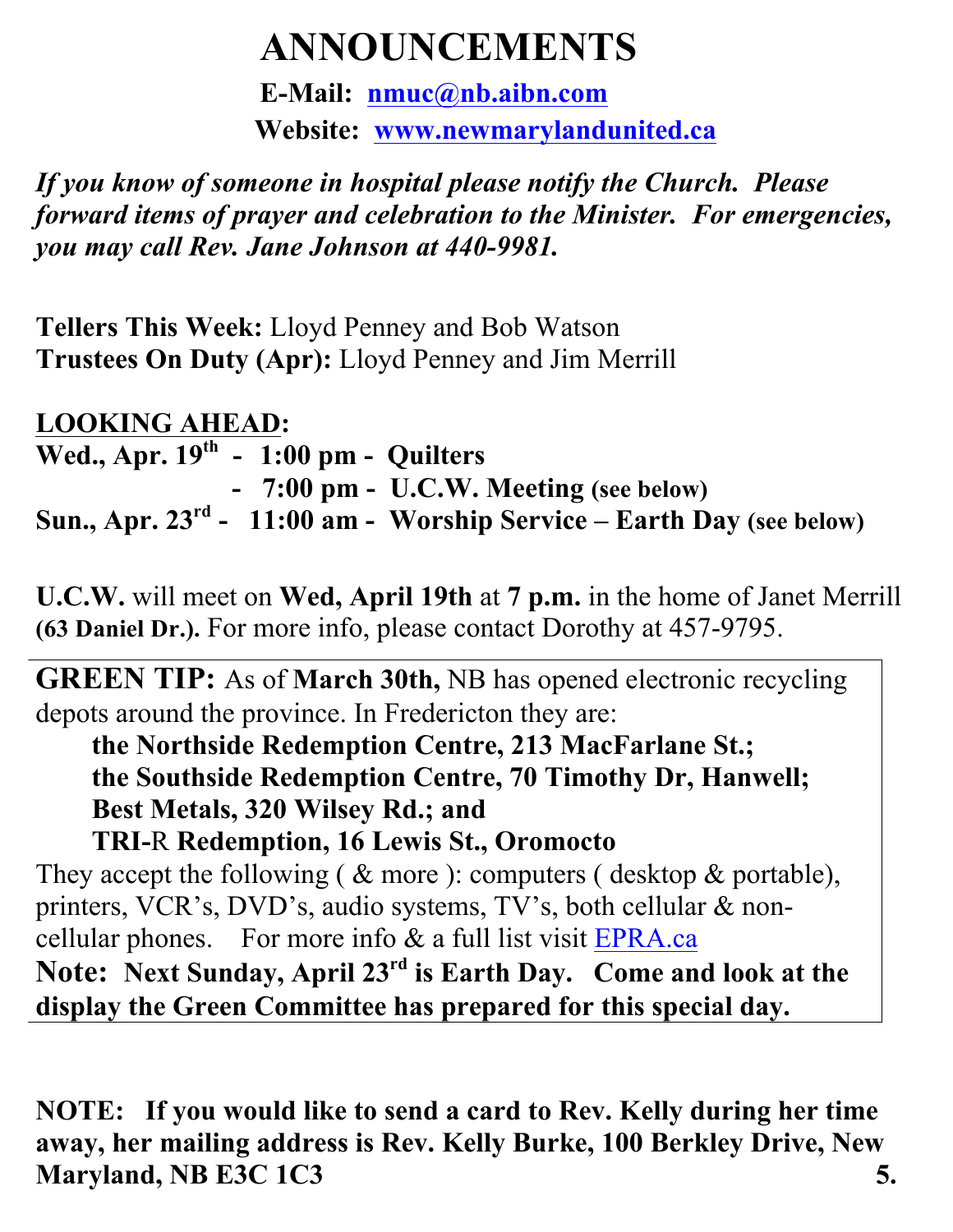# **MEN'S CLUB NEWS**

The **Men's Group** along with the **U.C.W.** are having a **Yard Sale and Bake**  Sale on Saturday, May 6<sup>th</sup>, 2017 at the church. Donations of articles for the sale (excluding **adult clothing and elec**t**ronics)** will be accepted. If pick up is required, please advise Keith Ball or David Ward to make the necessary arrangements.

*Available for pick up in the main foyer: - copies of the latest edition of "The Beacon" - April edition of "The Observer"*

**GREENER VILLAGE COMMUNITY FOOD CENTRE -** For the month of **April,** we will focus on **canned vegetables.** Please note that condiments always come in handy as well. However, as always, everything is deeply appreciated.

# **COMMUNITY EVENTS:**

## **UNITED CHURCH VISIONAIRIES:**

**We are looking for congregation member to attend occasional meeting of Fredericton area United Churches to discuss common goals. 1st meeting April 19th. Please contact Tina Glenn 459-5652.** 

**HOLY TRINITY ANGLICAN CHURCH (1224 Rte. 101 Hwy)** is hosting a **"Roast Beef Supper"**on Sunday, April 23rd between 3:30-6:00 pm.

# **NASHWAAKSIS UNITED CHURCH - UCW Bridge Luncheon**

Book your table now for our upcoming Bridge Luncheon. **Thursday, May 11th, at 12 noon**. At the Nashwaaksis United Church gym. Tables are \$40.00. Contact Connie – 472-4744